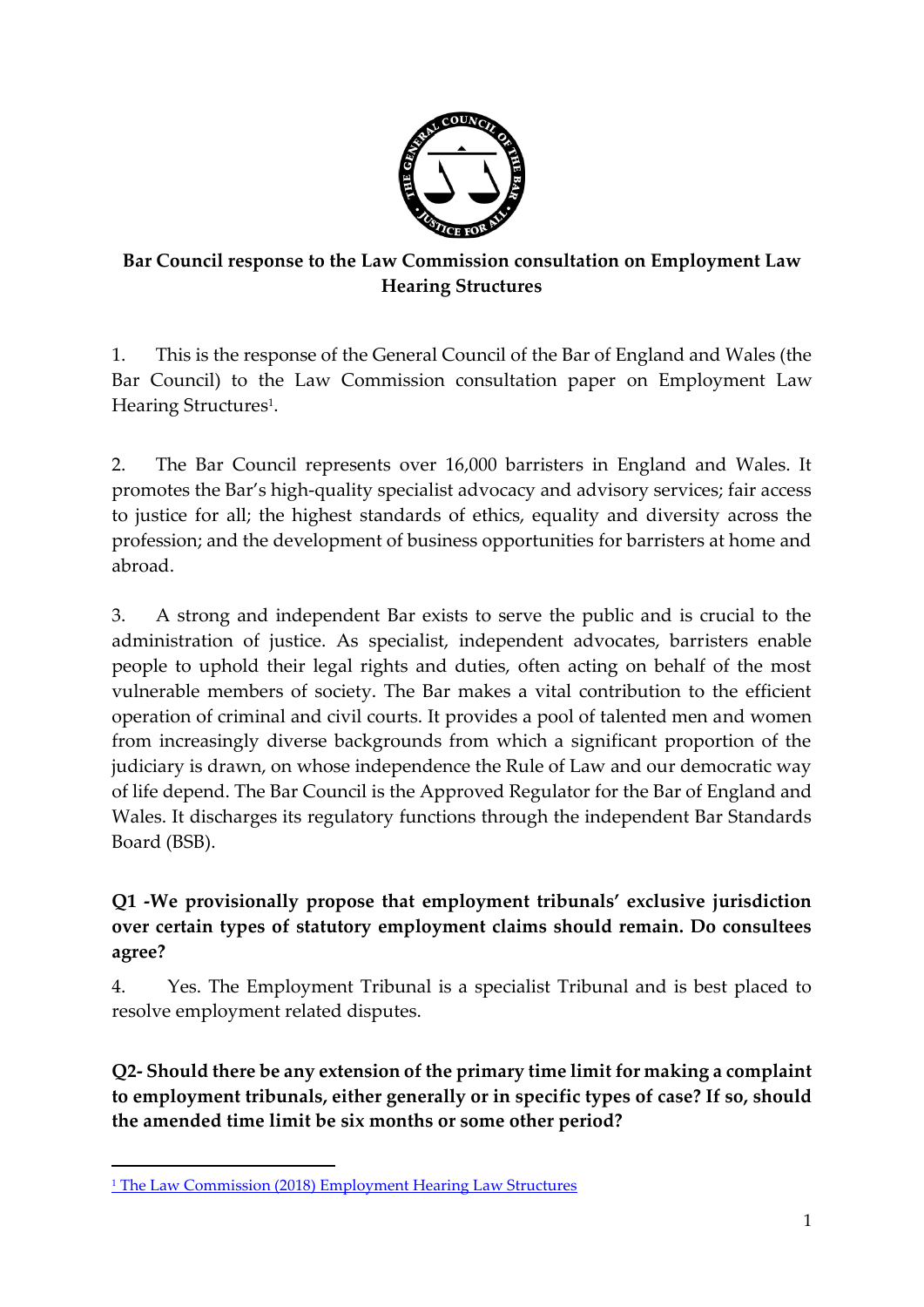5. This is a question that is likely to produce differing responses among consultees. However, we suggest that the sensible starting point is that there is not a need for wide-ranging reform of time limits

6. Any time limit, by its very nature is arbitrary. However relatively short time limits in employment requires parties to focus on their dispute and where appropriate, to move on. We consider that this is a legitimate policy objective.

7. If there is reform, it would be sensible to direct that reform at specific issues rather than wide-ranging or sweeping reform. Specific issues could include:

#### i) the simplification of the extension of time provisions as a result of ACAS Early Conciliation.

We would suggest that these provisions are simply too complex to be understood by the lay person. We are aware of cases whereby litigants have had to seek an extension of time arising out of their misinterpretation of the ACAS time limits.

A more straightforward time limit such as 'one month following date B or the original time limit', whichever is later would be more straightforward.

Current complicating factors include:

- The existence of a dual method of calculating an extension
- Parties claiming that they have not had the relevant time limit explained to them by ACAS or claiming that ACAS have explained it incorrectly.
- Differing time limits running in respect of different claims

#### ii) The application of a more liberal regime relating to discrimination claims relating to pregnancy or maternity leave.

We would suggest that unlike other areas of employment law, there is a legitimate and recognisable issue that arises from the nature of the claim that is being made. An individual may be facing particular difficulties at this point in their life and the commencing of litigation may seem like one battle too many when they are juggling so many issues. With a longer time limit, the individual would be able to focus on the merits of their claim rather than have to balance the decision to make a claim against their wellbeing.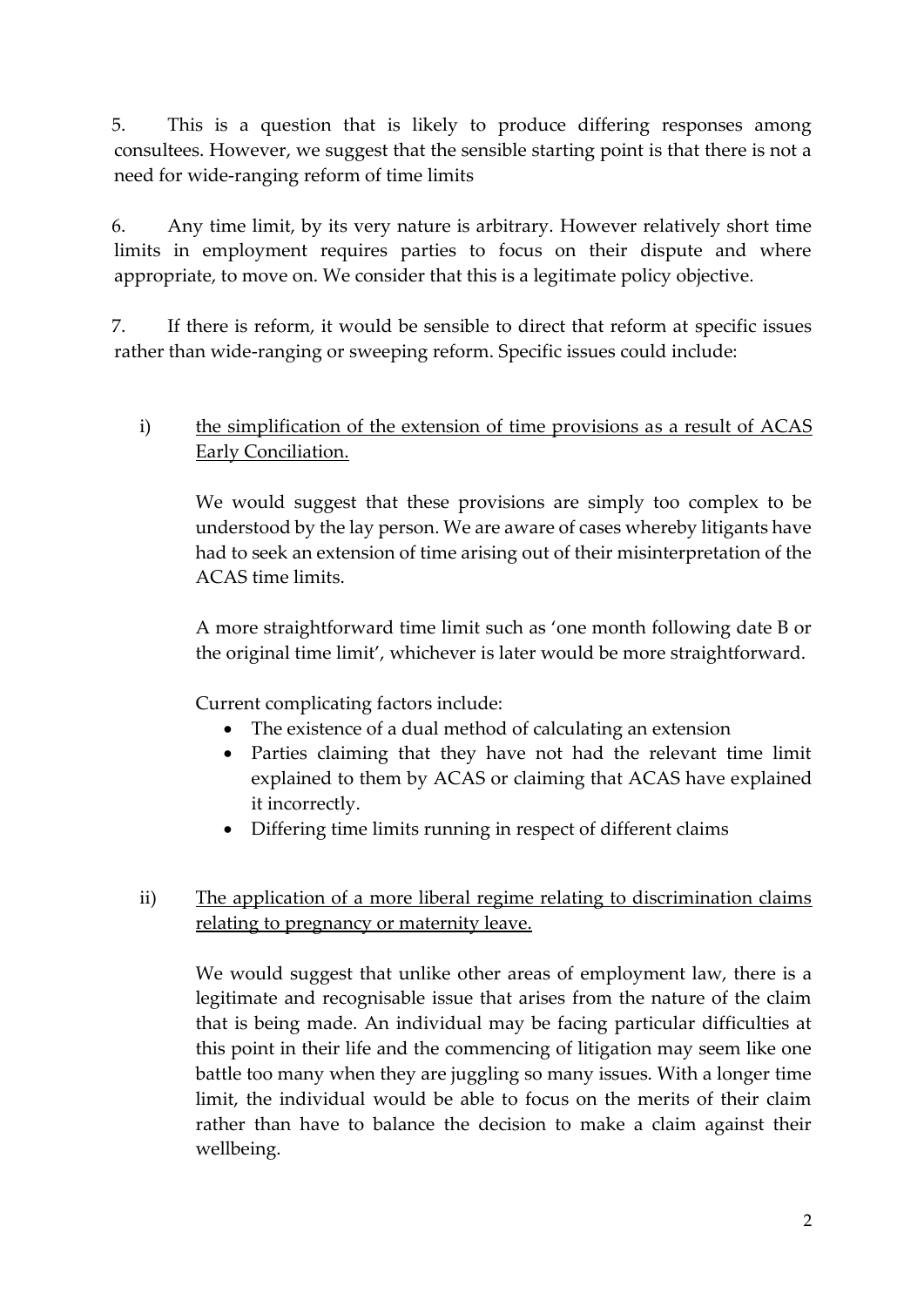We would suggest that there is a legitimate policy issue to be addressed, namely the unique factors that relate to pregnancy and maternity leave and the particular factors faced by women experiencing discrimination relating to their pregnancy or maternity leave.

The Law Commission is asked to consider the 2018 research by the Equality and Human Rights Commission<sup>2</sup> which indicates the potential scale of such discrimination. In contrast, the September 2018 statistics in respect of claims received "suffer a detriment/unfair dismissal-pregnancy"<sup>3</sup> suggests that in one month, 120 claims were received in England, Wales & Scotland. This is obviously a complex issue and there will be more than one factor creating a barrier to a woman bringing such a claim. However, this is clearly a policy area in which there is a stark difference between the perception of discrimination and the enforcement of it and further consideration by the Law Commission of the effect of time limits on this disconnect is merited.

**Q3 -In types of claim (such as unfair dismissal) where the time limit can at present only be extended where it was "not reasonably practicable" to bring the complaint in time, should employment tribunals have discretion to extend the time limit where they consider it just and equitable to do so?**

8. No. The 'not reasonably practicable' regime whilst arguably harsh, is generally well understood.

9. The more liberal just and equitable regime is better suited to discrimination claims because there is often (though not necessarily) different issues that occur and escalate over time, with the identification of the discriminatory act and the decision to take action about it not always being straightforward decisions. In contrast, the not reasonably practicable regime provides certainty about events that are most likely to have occurred on a specific date e.g. the effective date of termination ("EDT").

### **Q4 -We provisionally propose that the county court should retain jurisdiction to hear nonemployment discrimination claims. Do consultees agree?**

10. Yes. It is sensible for parties to have the option of commencing non employment proceedings in the County Court if they choose to do so.

### **Q5 - Should employment tribunals be given concurrent jurisdiction over nonemployment discrimination claims?**

**.** 

<sup>2</sup>https://www.equalityhumanrights.com/en/managing-pregnancy-and-maternityworkplace/pregnancy-and-maternity-discrimination-research-findings

<sup>3</sup> ET statistics Annex C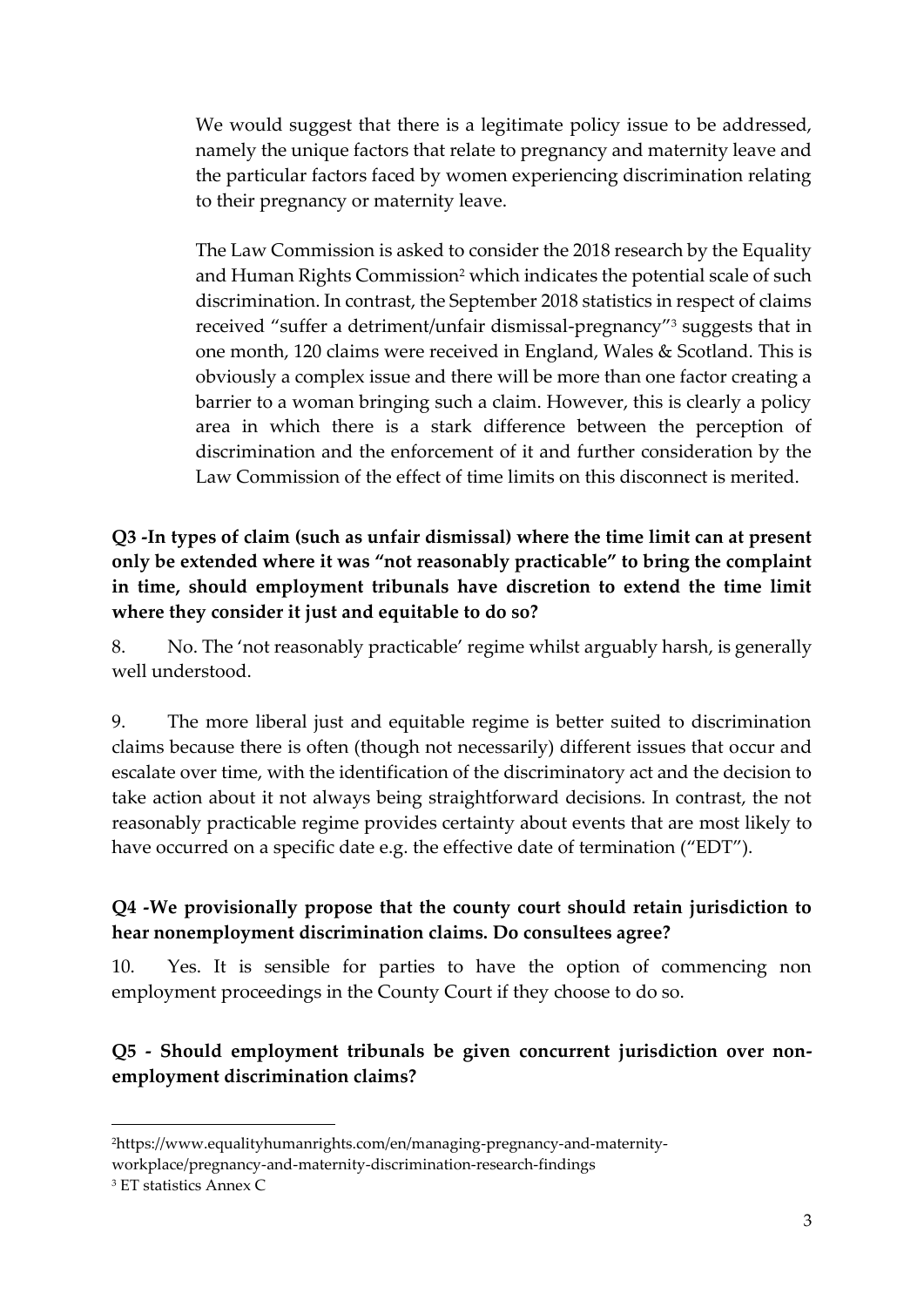11. Yes. In some types of claim, particularly goods and services, litigants should have the option of putting their claim before a specialist discrimination judge. A goods and services case will have a degree of similarity with an employment claim.

**Q6- If employment tribunals are to have concurrent jurisdiction over nonemployment discrimination claims, should there be power for judges to transfer claims from one jurisdiction to the other? If so, what criteria should be used for deciding whether a case should be transferred: (1) from county courts to employment tribunals; and/or (2) from employment tribunals to county courts? Should county courts be given the power to refer questions relating to discrimination cases to employment tribunals?**

12. The issue of transfer from the Employment Tribunal to the High Court arose in the context of equal pay in ASDA Stores Ltd v Brierley & Others [2016] EWCA Civ 566. We would suggest that the approach of the Court of Appeal in this case identifies similar factors to those identified by the Law Commission in the consultation document.

- 13. Relevant criteria would include:
	- a) The wishes of the parties;
	- b) The extent to which a point of law not relating to the Equality Act arises. For example, a point relating to the interpretation of a property law statute might be better suited to a civil court familiar with the statute; and
	- c) The nature of the relief sought.

14. We would be particularly concerned if a party that had legitimately issued proceedings in a limited costs jurisdiction was forced into a costs jurisdiction.

15. There is no reason in principle as to why the County Court should not have the power to refer questions relating to discrimination cases to Tribunals. In addition, for the purposes of this consultation, we assume that the power to transfer claims would apply equally to the High Court.

**Q7- If employment tribunals are to have concurrent jurisdiction over nonemployment discrimination claims, should a triage system be used to allocate the claim as between the county court or the employment tribunal? If so, what form should this triage take?**

16. In any Equality Act employment claim before the Employment Tribunal the Tribunal will list the matter for a Preliminary Hearing (case Management) as a matter of course. We consider that this would be the appropriate forum for determining the correct jurisdiction in a non-employment discrimination claim.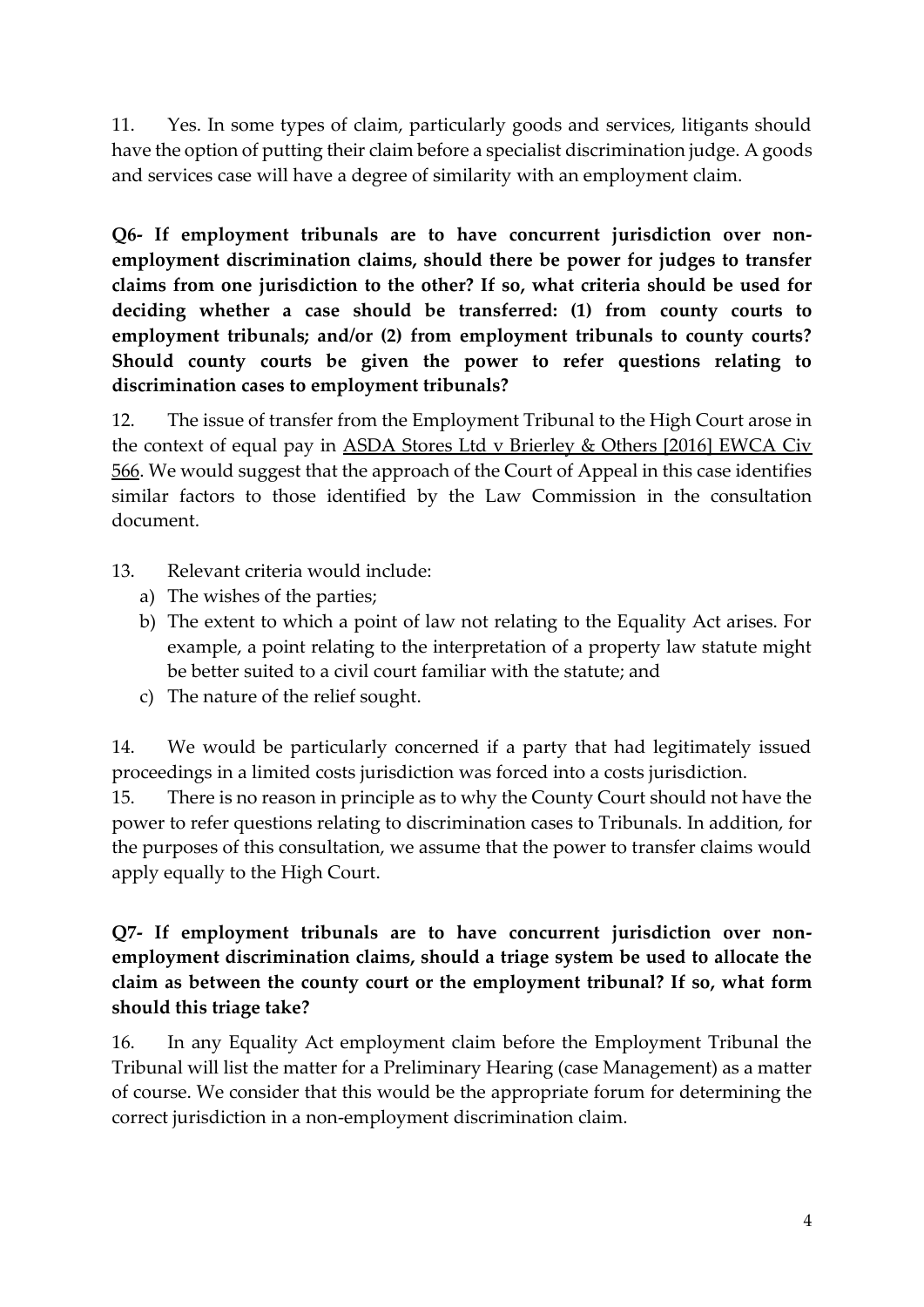17. It is not sensible for this issue to be dealt with on paper in a 'triage' before the matter comes before a Judge. It is common for the issues to be far from clear at an early stage in the litigation and much only becomes clearer once matters have been explored before a Judge.

### **Q8-Do consultees consider that employment judges should be deployed to sit in the county court to hear non-employment discrimination claims?**

18. Yes. A limited amount of cross-ticketing as described in the consultation is not objectionable.

19. We would be opposed to any proposal that diluted the Employment Tribunal as a separate, specialist forum.

# **Q9-If consultees consider that employment judges should be deployed to sit in the county court, should there be provision for them to sit with one or more assessors where appropriate?**

20. Further consultation should take place with District Judges and Employment Judges in respect of the value of sitting with assessors or lay members. We understand that there may be divergent views as to the value of sitting with such assessors and whether there is added value, particularly where the Judge is a specialist discrimination Judge.

## **Q10-Should employment tribunals have jurisdiction to hear a claim by an employee for damages for breach of contract where the claim arises during the subsistence of the employee's employment?**

21. We would give a cautious yes to this consultation question. In principle, the Employment Tribunal should be able to hear a contractual matter relating to employment that would be capable of being heard in the County Court. Furthermore, where a matter does not fit neatly into the wages jurisdiction, it is sensible for the Tribunal to be able to hear the matter.

22. There is some concern of a 'floodgates' point. In our experience, some litigants in person seek to litigate many poor points through the breach of contract jurisdiction where an alternative jurisdiction such as the Equality Act is not available. We would not want to support or encourage a jurisdiction in which 'general complaints' are pleaded as breach of contract and can only be resolved following a hearing.

23. One way of mitigating this risk is to restrict the extension of the jurisdiction to specific monetary claims as opposed to a broader concept of what is capable of amounting to a breach of contract.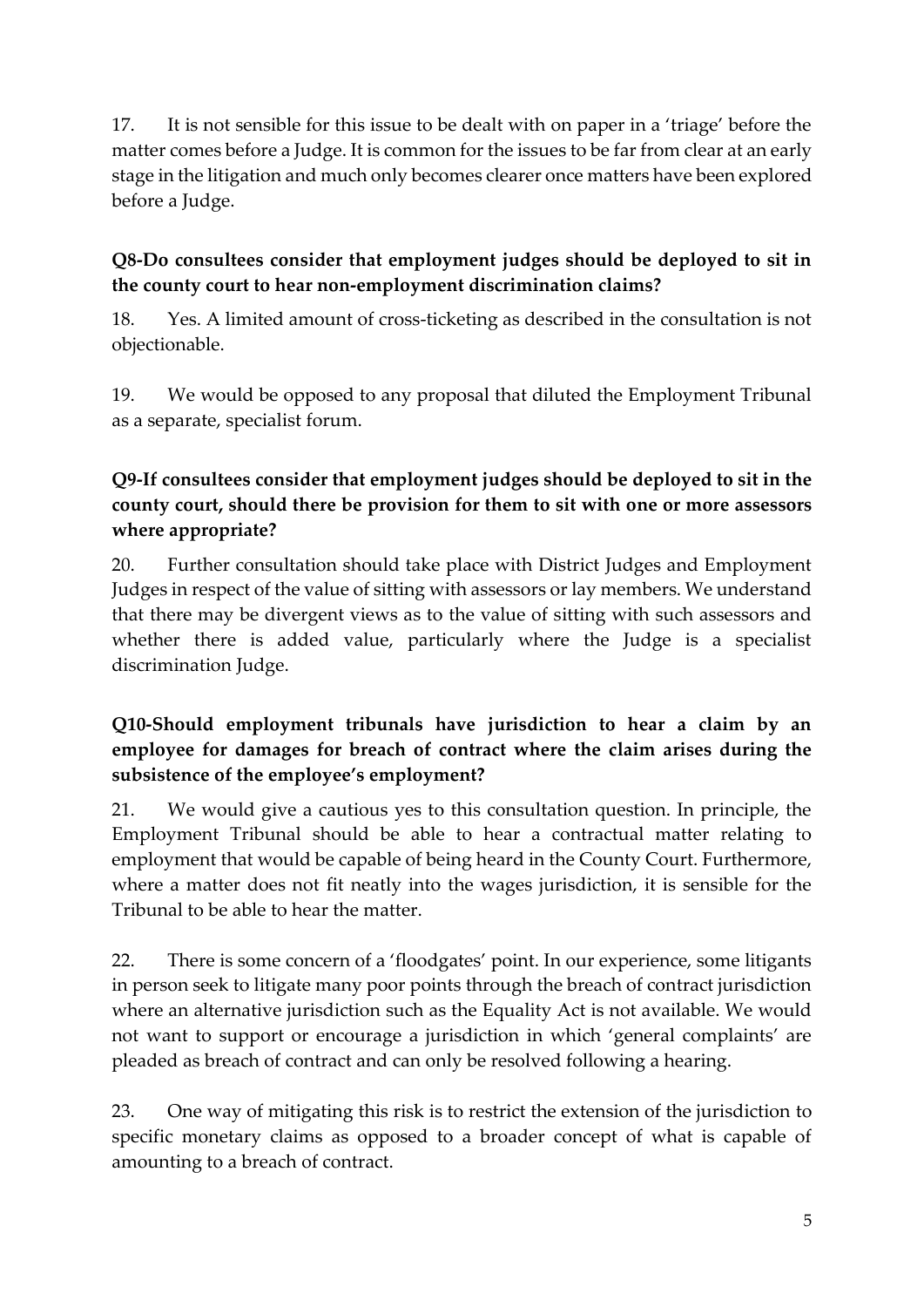## **Q11 - Should employment tribunals have jurisdiction to hear a claim for damages for breach of contract where the alleged liability arises after employment has terminated?**

24. Yes. There is jurisdiction to consider post-employment discrimination complaints. The rationale in respect of post-employment contract claims should also be expressly provided for. The Employment Tribunal should also have the express jurisdiction to consider breach of contract claims that arise out of a COT 3 or a settlement agreement. These are matters related to employment and are suited to the specialist Tribunal.

# **Q12-We provisionally propose that the current £25,000 limit on employment tribunals' contractual jurisdiction should be increased. Do consultees agree?**

25. Yes. The limit has remained in place since 1994 and has not kept pace with inflation. There is no good reason for the current £25,000 limit to remain in place and reform is long overdue.

# **Q13-What (if any) should the financial limit on employment tribunals' contractual jurisdiction be, and why?**

26. In a discrimination claim, the Employment Tribunal has the jurisdiction to award the same level of damages that would be available to the County Court i.e. unlimited damages. We consider that an Employment Tribunal is well placed to deal with high value claims.

27. The main frustration with the current limit is that some parties must litigate their unfair and wrongful dismissal claims in two different forums. We consider that any limit should take into account the likely value of most notice pay claims and consider that a limit of £100,000 mentioned in the consultation would be sufficient for that purpose.

## **Q14- If the financial limit on employment tribunals' contractual jurisdiction is increased, should the same limit apply to counterclaims by the employer as to the original breach of contract claim brought by the employee?**

28. We consider that any limit should apply equally to counterclaims.

**Q15-Do consultees agree that the time limit for an employee's claim for breach of contract under the Extension of Jurisdiction Order should remain aligned with the time limit for unfair dismissal claims? Should a different time limit apply if tribunals are given jurisdiction over claims that arise during the subsistence of an employee's employment?**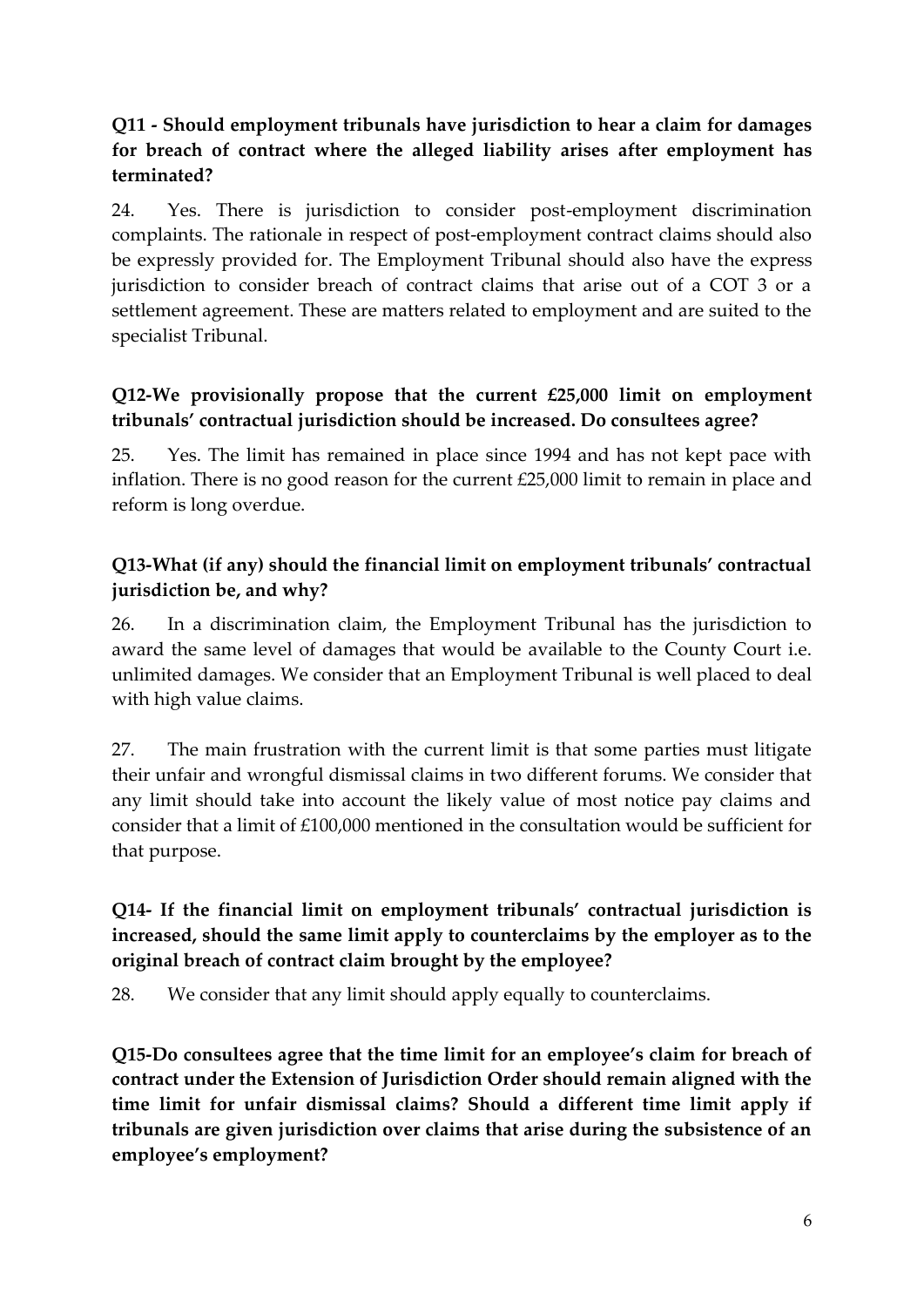29. Yes. The time limit should remain aligned with the time limit for unfair dismissal. A party seeking to bring a claim outside that time limit still has the option of proceeding in the County Court.

30. There may be some difficulty in calculating the time limit in some cases. It would only complicate matters to have two different employment tribunal breach of contract time limits.

31. The difficulty in respect of calculating the time limit in respect of some breach of contract claims that arise during the course of employment is a further reason for caution in extending the jurisdiction in this way.

# **Q16-We provisionally propose that employment tribunals' contractual jurisdiction should not be extended to include claims for damages, or sums due, relating to personal injuries. Do consultees agree?**

32. Yes. The overlap with tort is such that such claims are better suited to the County Court for the reasons identified in the consultation. The majority of personal injury claims are unrelated to an employment dispute and the County Court is the appropriate forum for such claims.

# **Q17-We provisionally propose that the prohibition against employment tribunals hearing claims for contractual breaches relating to living accommodation should be retained. Do consultees agree?**

33. No. The current restriction can cause issues which require further examination.

34. The County Court is the appropriate forum to resolve issues such as unlawful evictions, possession, or housing matters that require injunctive relief for example.

35. However, it is artificial to require an employee or employer to initiate separate civil proceedings where there is a clear monetary issue that is connected to the employment and is capable of being resolved. There is nothing inherently complicated in dealing with such issues and they would be within the competence of an Employment Judge. For example, an employer should be entitled to offset the damages arising from a breach of contract claim arising out of employment if they are owed sums in respect of rent for example.

36. We would suggest that further evidence is obtained on this point and that consideration is given to a limited reform providing the Tribunal with jurisdiction in respect of straightforward monetary points arising out of a contract relating to accommodation.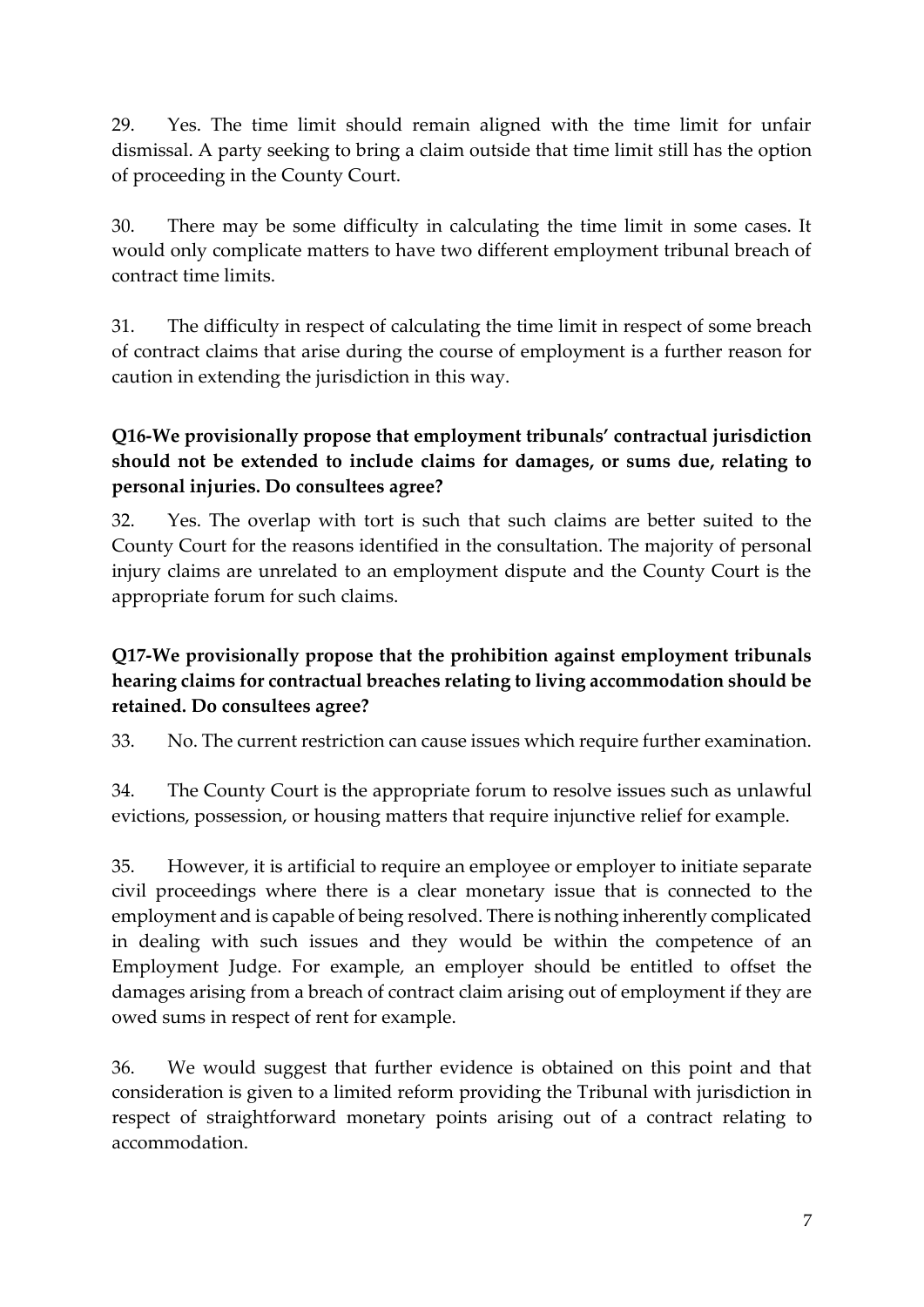## **Q18-We provisionally propose that the prohibition against employment tribunals hearing breach of contract claims relating to intellectual property rights should be retained. Do consultees agree?**

37. Yes. This is a specialist area of law and is not suited to the Employment Tribunal.

# **Q19- We provisionally propose that the prohibition against employment tribunals hearing claims relating to terms imposing obligations of confidence (or confidentiality) should be retained. Do consultees agree?**

38. Given the overlap with tort identified in the consultation, we agree that there is unlikely to be many situations in which such a claim is before the Tribunal.

# **Q20-We provisionally propose that the prohibition against employment tribunals hearing claims relating to terms which are covenants in restraint of trade should be retained. Do consultees agree?**

39. Yes. A more wholesale reform of the system would be required in order to extend jurisdiction in this way.

## **Q21-We provisionally propose that employment tribunals expressly be given jurisdiction to determine breach of contract claims relating to workers, where such jurisdiction is currently given to tribunals in respect of employees by the Extension or Jurisdiction Order. Do consultees agree?**

40. Yes. We consider that the current position is that only employees are entitled to bring such claims and therefore if workers are to be included, the legislation needs to be amended.

41. There is no reason in principle as to why a worker should not be able to bring a breach of contract claim in the Employment Tribunal. There will inevitably be some cases in which there will be a dispute over whether or not the individual is a worker or independent contractor but the Tribunal will be well placed to deal with this.

**Q22-If employment tribunals' jurisdiction to determine breach of contract claims relating to employees is extended in any of the ways we have canvassed in consultation questions 10 to 20, should tribunals also have such jurisdiction in relation to workers? If consultees consider that there should be any differences between employment tribunals' contractual jurisdiction in relation to employees and workers, please would they provide details.**

42. No. The key point here is that both workers and employees have a contract. Disputes arising from a contract are capable of being resolved in the Tribunal if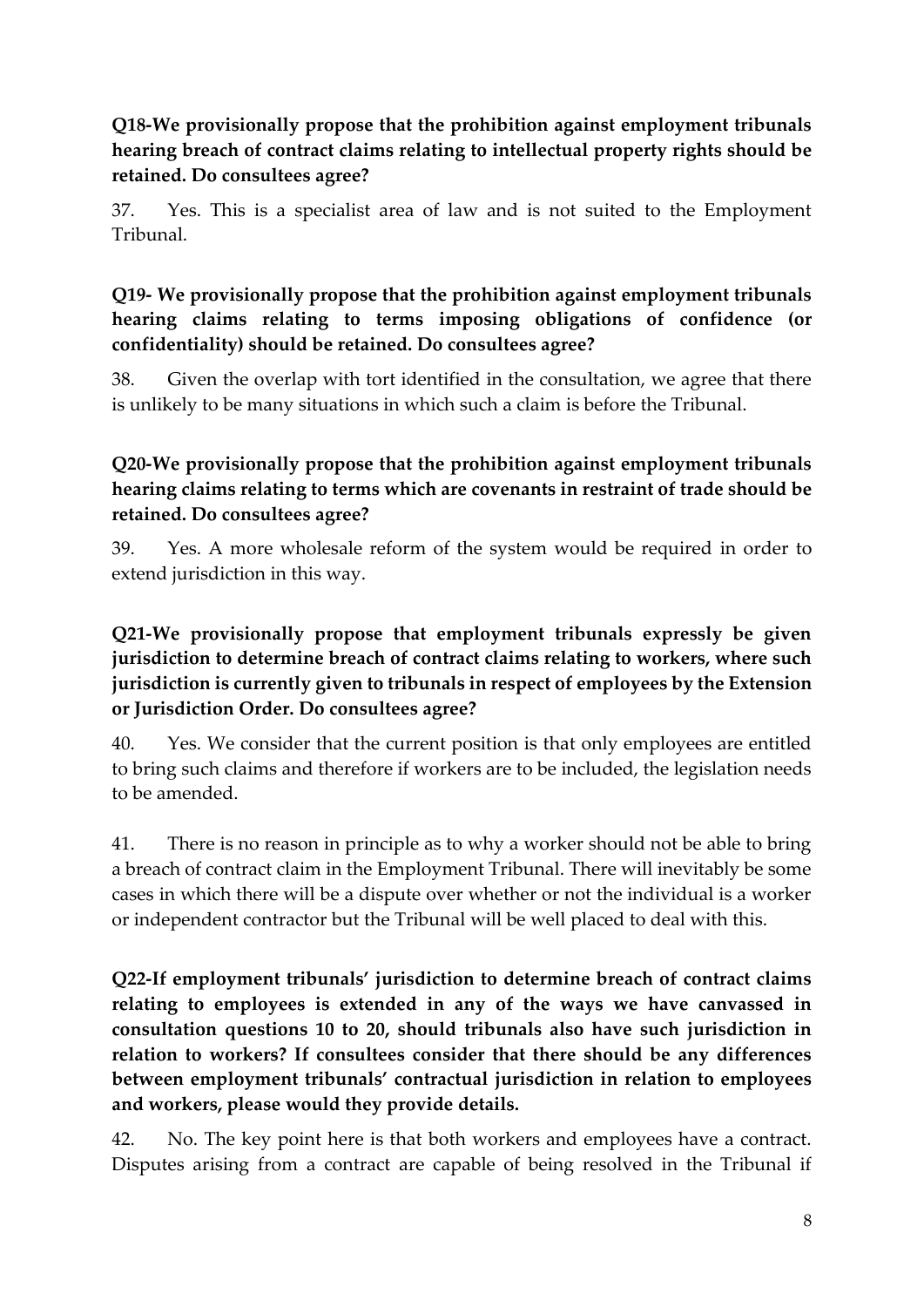jurisdiction were granted. There is nothing connected to the status of employee or worker that means one is more capable of being resolved in a Tribunal than the other.

## **Q23- We provisionally propose that employment tribunals should not be given jurisdiction to determine breach of contract disputes relating to genuinely selfemployed independent contractors. Do consultees agree?**

43. There are competing policy arguments. On the one hand, an individual trading on their own account may have limited resources and it would be desirable for them to be able to bring their claim in a limited costs jurisdiction. There is an issue generally in respect of the non payment of debts to small businesses and it is likely that this issue applies equally to those individuals in business on their own account. On the other hand, an individual trading on their own account has access to the County Court in the same way that any other business does.

# **Q24-We provisionally propose that employment tribunals should continue not to have jurisdiction to hear claims originated by employers against employees and workers. Do consultees agree?**

44. This is an area in respect of which consultees will differ.

45. On the one hand, we have experience of employers seeking to counterclaim in the Tribunal in respect of matters where the Tribunal has no jurisdiction or in respect of matters that will never amount to a breach of contract as a means of seeking to retaliate against the employee.

46. On the other hand, we also have experience of employers who have a potential claim against an employee for a relatively modest sum choosing not to initiate civil proceedings due to the extra time and cost involved. These employers would inevitably welcome the opportunity to commence proceedings in the Employment Tribunal where the employee has not made a breach of contract claim and to join that claim with the employees claim so that both claims are heard together. At present the key factor in whether an employer makes such a claim is a matter outside the employers control mainly, whether the employee has made a breach of contract claim thereby entitling the employer to make a counterclaim.

47. Therefore, there is an argument that there are claims that could be made by employers that are currently not being made. At the same time there is also an argument that such a system could be open to abuse and to seek to deter individuals from the Tribunal who have a legitimate complaint.

48. We would suggest that if there is reform in this area the employer is restricted to a relatively low cap for such claims in the region of £5000. This would deal with the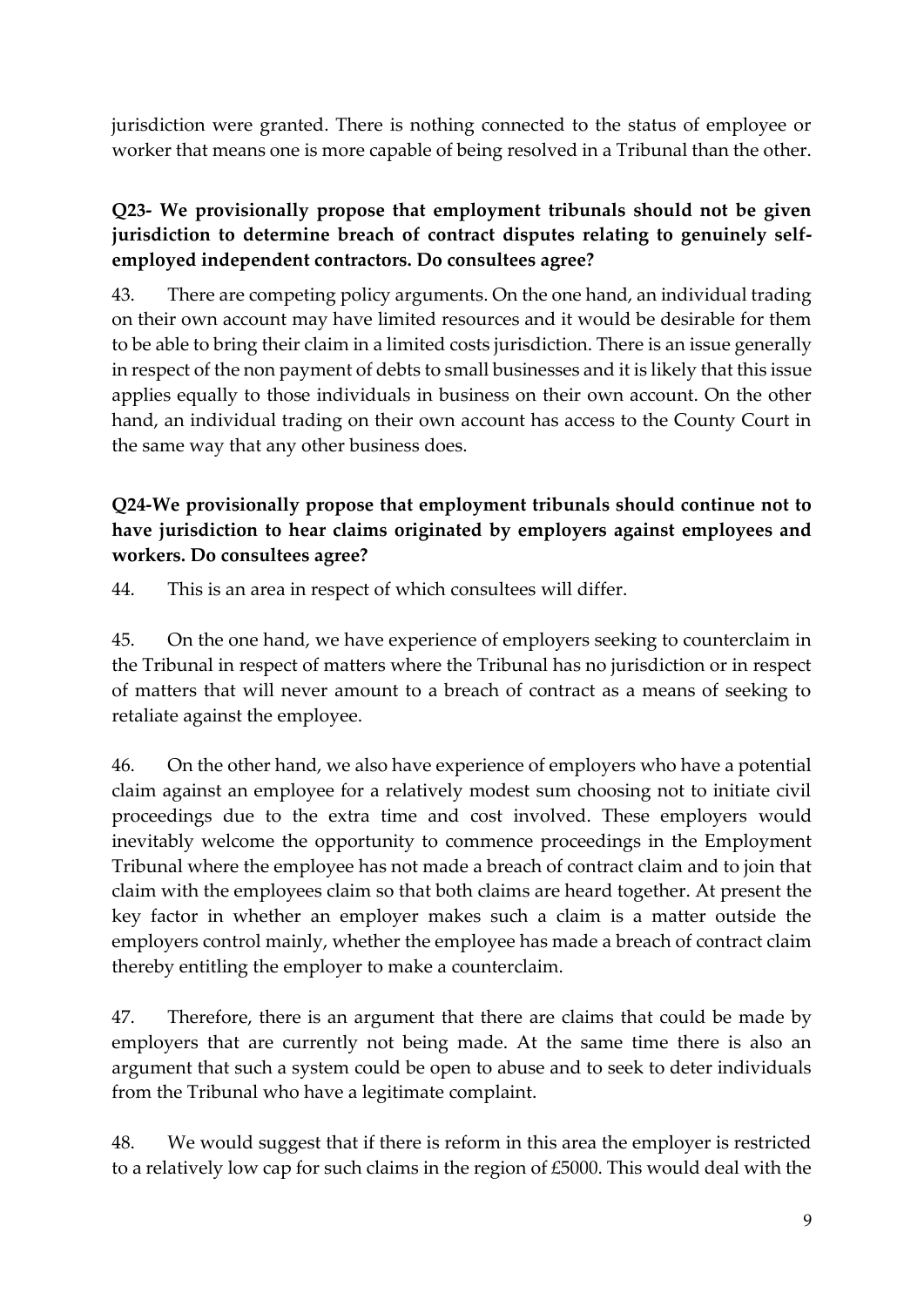economics issue that employers face but at the same time keep within the jurisdiction of the County Court matters that should properly be there.

## **Q25-We provisionally propose that employers should continue not to be able to counterclaim in employment tribunals against employees and workers who have brought purely statutory claims against them. Do consultees agree?**

49. This will depend on the view taken on the answer to Q24 and our response to this question should be read in conjunction with our answer to the previous question. There is some case for limited reform but at the same time a risk that such reform would be used to deter those claimants who have legitimate complaints.

## **Q26 -Should employment tribunals have jurisdiction to interpret or construe terms in contracts of employment in order to exercise their jurisdiction under Part I of the ERA 1996?**

50. Yes. The current restriction does not have a sound policy basis. The construing of terms is in a contract a matter of law and falls within the proper function of an Employment Judge.

### **Q27-Should employment tribunals be given the power to hear unauthorised deductions from wages claims which relate to unquantified sums?**

51. We would cautiously agree that the Tribunal should have the power to decide wages claims relating to unquantified sums such as money that could arise from a discretionary bonus. The Tribunal would have jurisdiction and the competence to consider this in a breach of contract claim post termination and therefore we consider that reform in this area is justified.

52. However, we express a note of caution that this must not become a backdoor to poorly pleaded or unclear wages claims. A party should be able to put forward the approach that they wish the Tribunal to take in making a finding in their favour.

# **Q28 -Where an employment tribunal finds that one or more of the "excepted deductions" listed by section 14(1) to 14(6) of the Employment Rights Act 1996 applies, should the tribunal also have the power to determine whether the employer deducted the correct amount of money from an employee's or worker's wages?**

53. Yes. The Tribunal would have this power when considering a breach of contract claim. There is no good policy reason as to why it should not apply to a wages claim.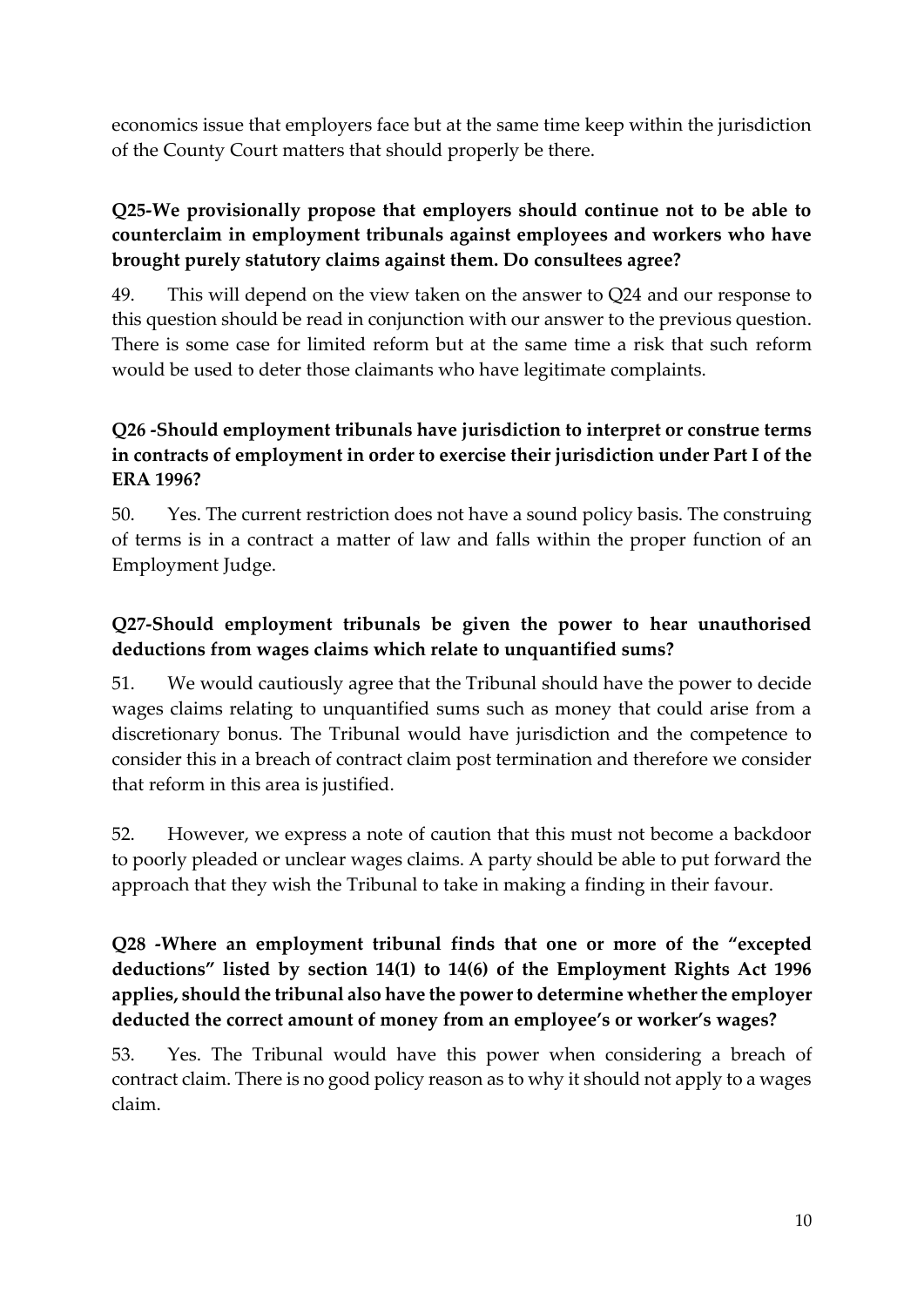# **Q29-Should employment tribunals be given the power to apply setting off principles in the context of unauthorised deductions claims? If so: (1) should the jurisdiction to allow a set off be limited to liquidated claims (ie claims for specific sums of money due)? (2) should the amount of the set off be limited to extinguishing the employee's claim?**

54. No. We consider that set-off is best left to the breach of contract regime. A specific statutory scheme for wages, with specific exceptions is easier for parties to understand. Often, the reason for the deduction is a misplaced belief in the ability to set off a contentious sum and we do not wish to weaken the wages regime.

### **Q30-We provisionally propose that employment tribunals should continue not to have jurisdiction in relation to employers' statutory health and safety obligations. Do consultees agree?**

55. Yes. More evidence of failures in the current regime would be required in order to justify a significant change in this regard.

## **Q31-We provisionally propose that employment tribunals should continue not to have jurisdiction over workplace personal injury negligence claims. Do consultees agree?**

56. Yes. Workplace personal injury negligence claims are a matter for the civil courts.

### **Q32-We provisionally propose that employment tribunals should retain exclusive jurisdiction over Equality Act discrimination claims which relate to references given or requested in respect of employees and workers and former employees and workers. Do consultees agree?**

57. Yes. The correct forum for employment related Equality Act claims is the Employment Tribunal.

## **Q33 -Do consultees consider that employment tribunals should have any jurisdiction over common law claims (whether in tort or contract) which relate to references given or requested in respect of employees and workers (and former employees and workers)?**

58. There is no reason in principle why such claims are better suited to the civil courts. The Tribunal is a more specialist forum with the necessary expertise to analyse a reference. A District Judge is less likely to have direct experience of references beyond their own personal experience. The Judge will probably need to look at the substance of a reference in order to determine whether the wrong has occurred. That is more likely to involve employment rather than civil considerations.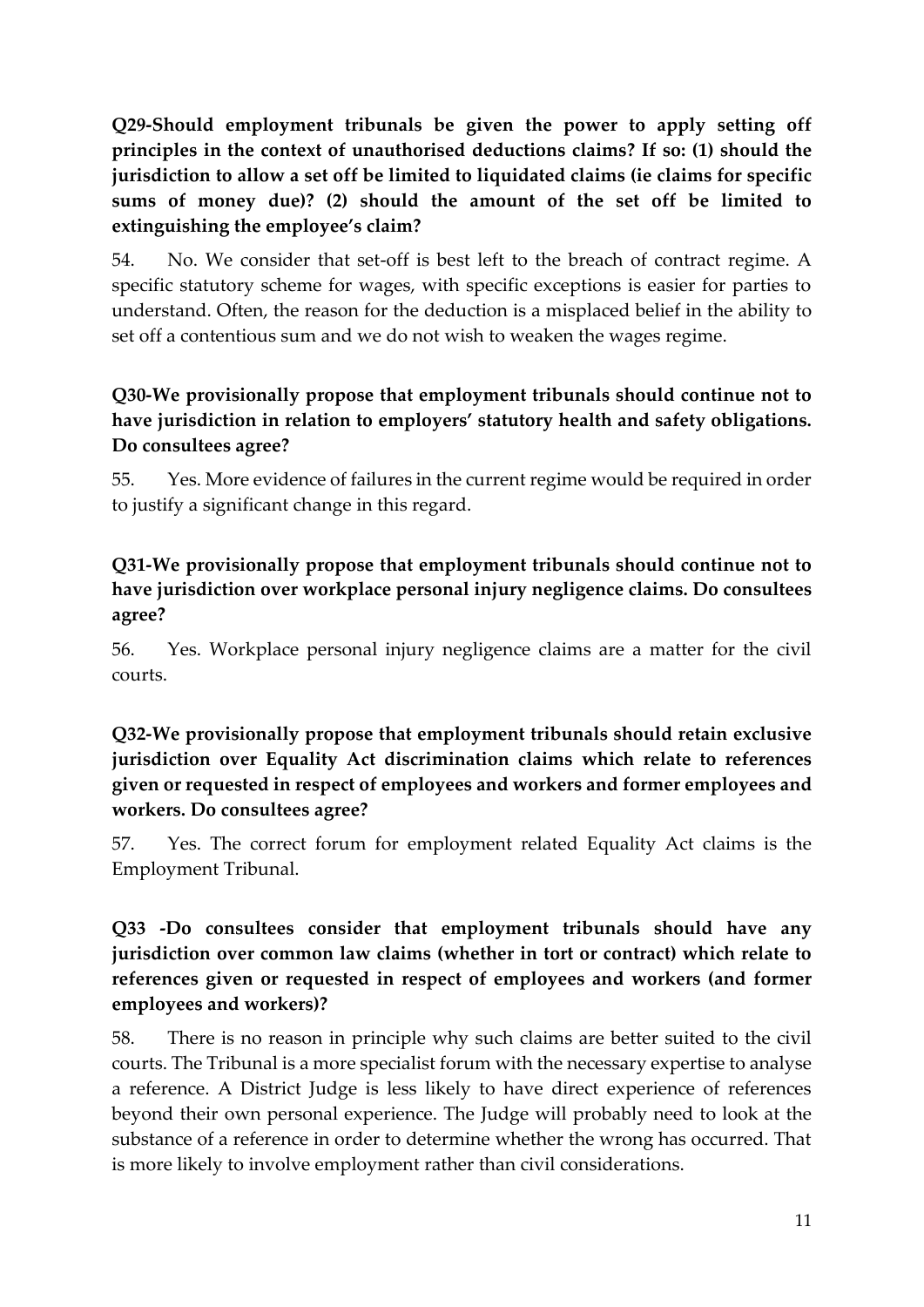## **Q34- Should employment tribunals and civil courts retain concurrent jurisdiction over equal pay claims?**

59. Yes. For so long as the mechanism by which equal pay claims are resolved is by the insertion of a "sex equality clause" into the contractual terms, which will always give rise to a contractual claim, in principle, there is no logical or desirable reason to remove the Court's jurisdiction in this regard. Further, the fact of the more generous time limit, which is applicable to a claim pursued in the County or High Court, means that to remove the jurisdiction of the Court would have wider consequences. At present, given the decision in *Abdulla* it is open to a complainant to pursue an equal pay claim by reference to the six-year contractual limitation period as opposed to the six-month period in the Employment Tribunal where employment has ended.

60. As the Employment Tribunal is acknowledged to be the tribunal of expertise in claims concerning equal pay, there is no case at all for removing its jurisdiction.

# **Q35- Should the time limit for bringing an equal pay claim in employment tribunals be extended so that it achieves parity with the time limit for bringing a claim in the civil courts?**

61. No. Most claims which may pursued in the Employment Tribunal are subject to relatively short time limits, usually three or six months from the trigger point such as termination of employment, and to introduce a six-year limitation period would be wholly out of kilter with the Tribunal system. It would also be inherently inconsistent for claims brought under the Tribunal's jurisdiction for unlawful deductions of wages and breaches of contract (arising or outstanding on termination of employment) to be subject to very short time limits (generally three months) while equal pay claims would be subject to the six-year limitation period applicable to contract claims.

62. Given the response to Q34 above, there would be no sensible basis for increasing the time limit in the Employment Tribunal when a claim can be issued in Court and the Court is able to refer to the claim to the Employment Tribunal under its existing powers.

# **Q36- What other practical changes, if any, are desirable to improve the operation of employment tribunals' and civil courts' concurrent equal pay jurisdiction?**

63. None. The mechanisms which exist and are available to either the Civil Courts or Employment Tribunal for managing the concurrent jurisdiction are fit for purpose in the context of the way in which equal pay claims operate i.e. by inserting a "sex equality clause" into the contractual terms of the complainant.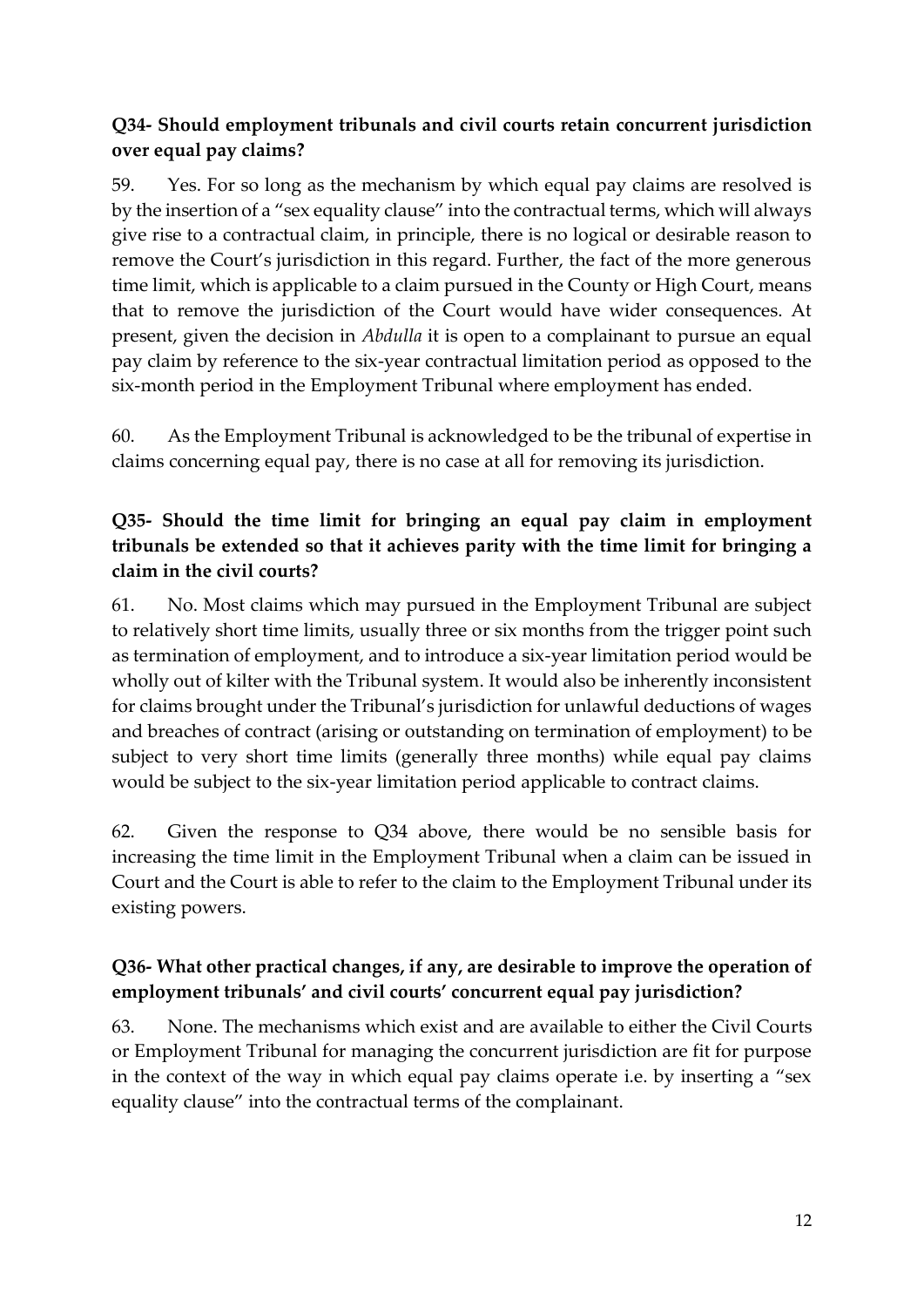**Q37- Should the current allocation of jurisdictions across employment tribunals and the civil courts regarding the non-discrimination rule applying to occupational pension schemes remain unchanged?**

64. Yes.

**Q38- The present demarcation of employment tribunals' and civil courts' jurisdictions over the TUPE Regulations 2006 should not be changed. Do consultees agree?**

65. Yes.

**Q39- The present demarcation of employment tribunals', civil courts' and criminal courts' jurisdictions over the Working Time Regulations should not be changed. Do consultees agree?**

66. Yes.

**Q40- The present demarcation of employment tribunals', civil courts' and criminal courts' jurisdictions over the NMW should not be changed. Do consultees agree?**

67. Yes.

# **Q41- We provisionally propose that the present demarcation of employment tribunals' and civil courts' jurisdictions over the Blacklists Regulations should not be changed. Do consultees agree?**

68. As only the Civil Courts may grant an injunction, and this a particularly important form of relief in cases brought under these Regulations, it is hard to escape the need to maintain concurrent jurisdiction.

69. Although a complainant can seek uncapped damages in the Civil Courts whereas he or she is capped in the Employment Tribunal (unlike, for example, in equal pay claims where there is concurrent jurisdiction, but both forums are not limited in the monetary awards they can make if the claim succeeds).

**Q42- Should the £65,300 cap applying to employment tribunal claims brought under the Blacklists Regulations be increased so it is the same as the cap on compensatory awards for ordinary unfair dismissal claims, as amended from time to time? Are consultees aware of any cases affected by the £65,300 cap on compensation which have had to be brought in the civil courts.**

70. As a minimum the cap should be brought in line with that for compensatory awards for unfair dismissal, but there is an argument for abolishing the cap altogether as a matter of principle, by reason of (1) the concurrent jurisdiction of the Civil Courts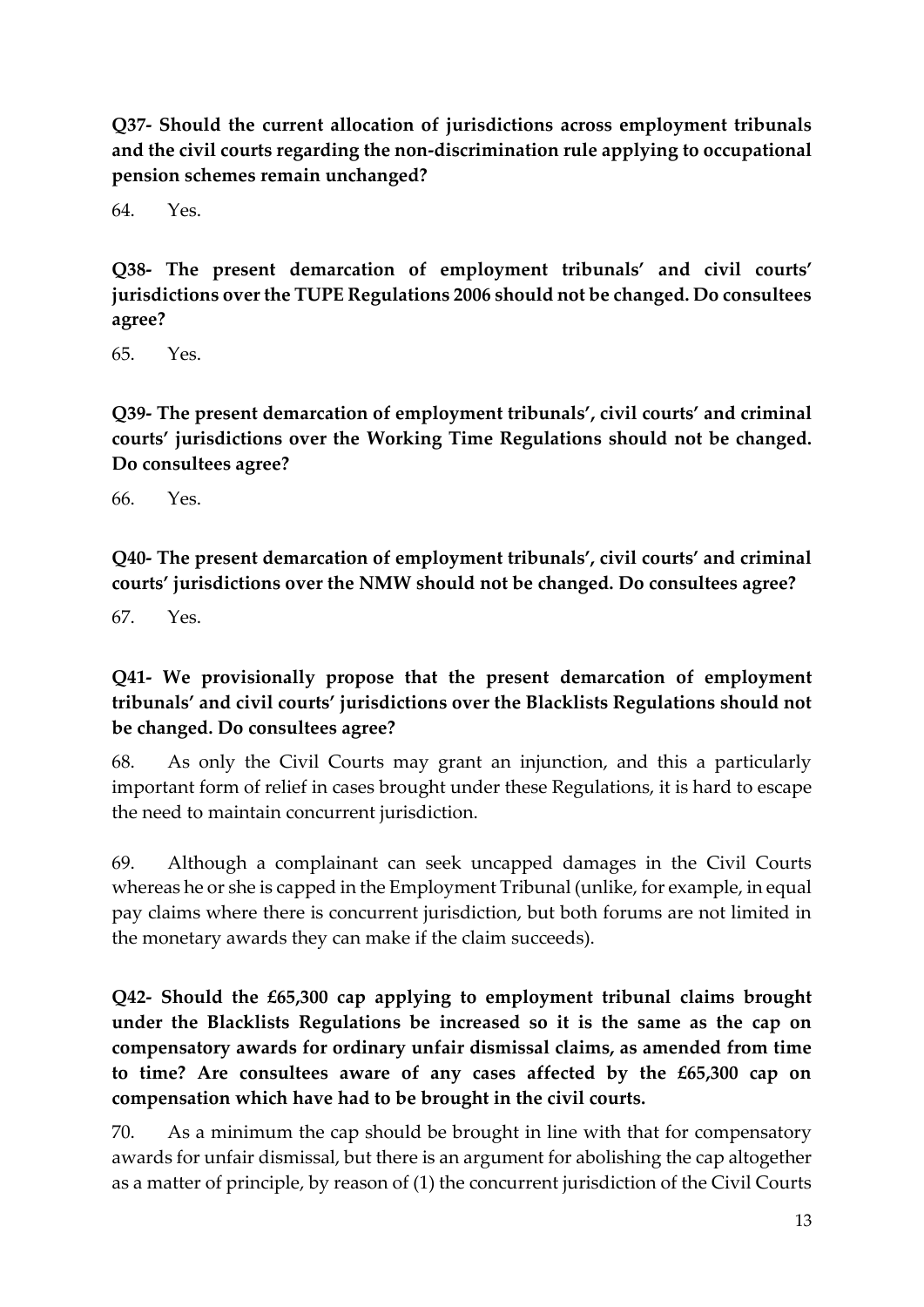and Employment Tribunals, (2) the specialist expertise of the Employment Tribunal and (3) the fact that the consequences of discrimination by reason of trade union involvement may go beyond loss of one job or job opportunity. If this is seen as being more akin to discrimination than unfair dismissal, then no cap should apply.

71. We are not aware of any cases which have had to be pursued in the civil courts by reason of the cap, but these claims are generally rare in any event. This should not detract from a principled approach to reform in this area.

# **Q43- Should members of trades or professions who are aggrieved by the decisions of their qualifications' bodies be able to challenge such decisions on public law grounds in the High Court and separately be able to claim unlawful discrimination in the employment tribunal? If not, please would consultees explain why and what changes they would make?**

72. Yes. These are plainly distinct legal causes of action and do not trespass on each other as confirmed in *Michalak*. The Administrative Court will refuse permission where, for example, the matter is considered to be one for private law resolution or where its decision would be futile because the matter has already been considered.

# **Q44- Should any other changes be made to the jurisdiction of employment tribunals or of the civil courts in respect of alleged discrimination by qualifications bodies.**

73. Yes. The existence of a statutory appeal body ought not to oust the jurisdiction of the Employment Tribunal to consider discrimination claims. The Tribunal is the specialist and expert forum for dealing with discrimination claims. Where a statutory appeal has made findings on alleged discrimination, these may be persuasive, but should not be binding on the Employment Tribunal. As such, the Employment Tribunal's jurisdiction should be strengthened in this area to provide better protection for those claiming unlawful discrimination against qualifications bodies.

## **Q45- Should a police officer who is aggrieved by the decision of a police misconduct panel be able to challenge that decision by way of statutory appeal to the Police Appeals Tribunal and separately to complain that the decision is discriminatory in any employment tribunal? If consultees take the view that the answer is "no", what changes do they suggest?**

74. Yes. The Tribunal is the specialist and expert forum for dealing with discrimination claims. If a claim amounts to an abuse of process then steps can be taken by a respondent to have the claim struck out or apply for costs in appropriate cases where the claim to an Employment Tribunal is plainly, for example, vexatious. Qualifications bodies have been slow to grapple with the Equality Act and those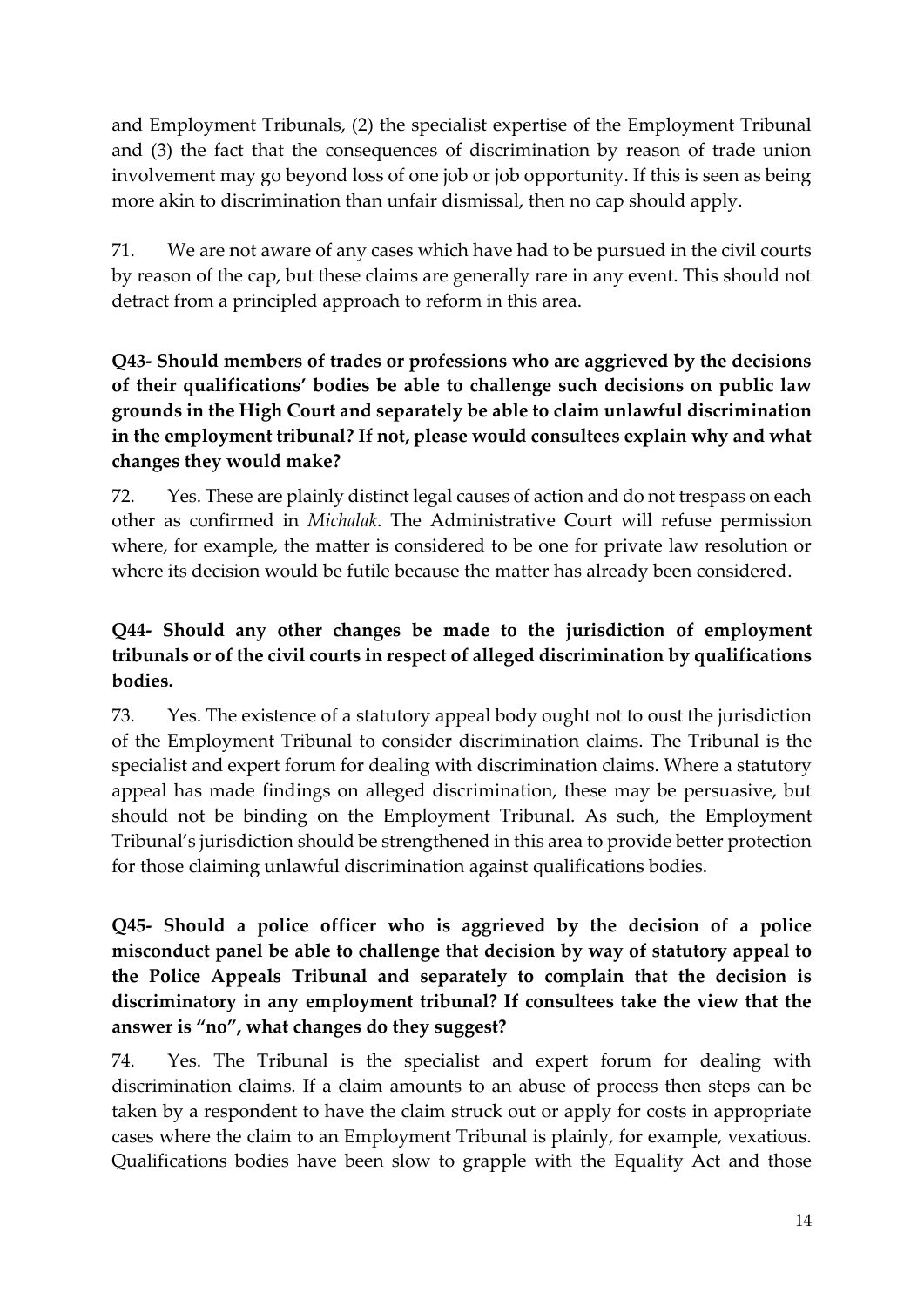hearing appeals rarely possess the expertise of the Employment Tribunal making it especially hard for complainants to pursue allegations of discrimination.

#### **Q46- Our provisional view is that employment tribunals should not be given the power to grant injunctions. Do consultees agree?**

75. Yes. There is no reason why an Employment Judge could not, as in the case of a District Judge or Master, deal with claims for injunctive relief, but the Tribunal system is in no way, shape or form set up to deal with claims of this sort. Any issues arising in relation to contempt, which is an important feature of injunctive relief, would have to be referred to the Civil Courts in any event. The speed with which injunctions must be dealt with is an answer of itself given that Employment Tribunals are currently listing cases, in which claims to be heard were subject to a three-month time limit, in 2020 or even 2021.

## **Q47- Should employment tribunals have the power to apportion liability between co- respondents in discrimination cases, so that each is separately liable to the claimant for part of the compensation? If so, on what basis should tribunals apportion liability?**

76. Yes. The Employment Tribunal should be empowered to do so on a "just and equitable" basis giving it the maximum discretion to do justice on the facts of the case, but it should only do so after hearing representations from the Claimant and Respondents.

### **Q48- We provisionally propose that employment tribunals should be given the power to make orders for contribution between respondents in appropriate circumstances and subject to appropriate criteria. Do consultees agree? If so, we welcome consultees' views as to appropriate circumstances and criteria.**

77. No. While we recognise that discrimination is a statutory tort, the Commission is right to identify at the outset the particular policy considerations that apply to parties who are not at arm's length, but who are in an employment relationship.

78. It is desirable to reinforce the employer's primary responsibility to guard against unlawful discrimination in the workplace, including as to the provision of suitable training, resources, modes or redress and sanctions for breaches of equality policies and procedures. In many cases the employer will simply accept vicarious liability for its employee and the issue of contribution simply will not arise.

79. It is undesirable for there to be prolonged or satellite litigation around contribution, which may well serve to increase the time when the aggrieved employee receives his or her compensation.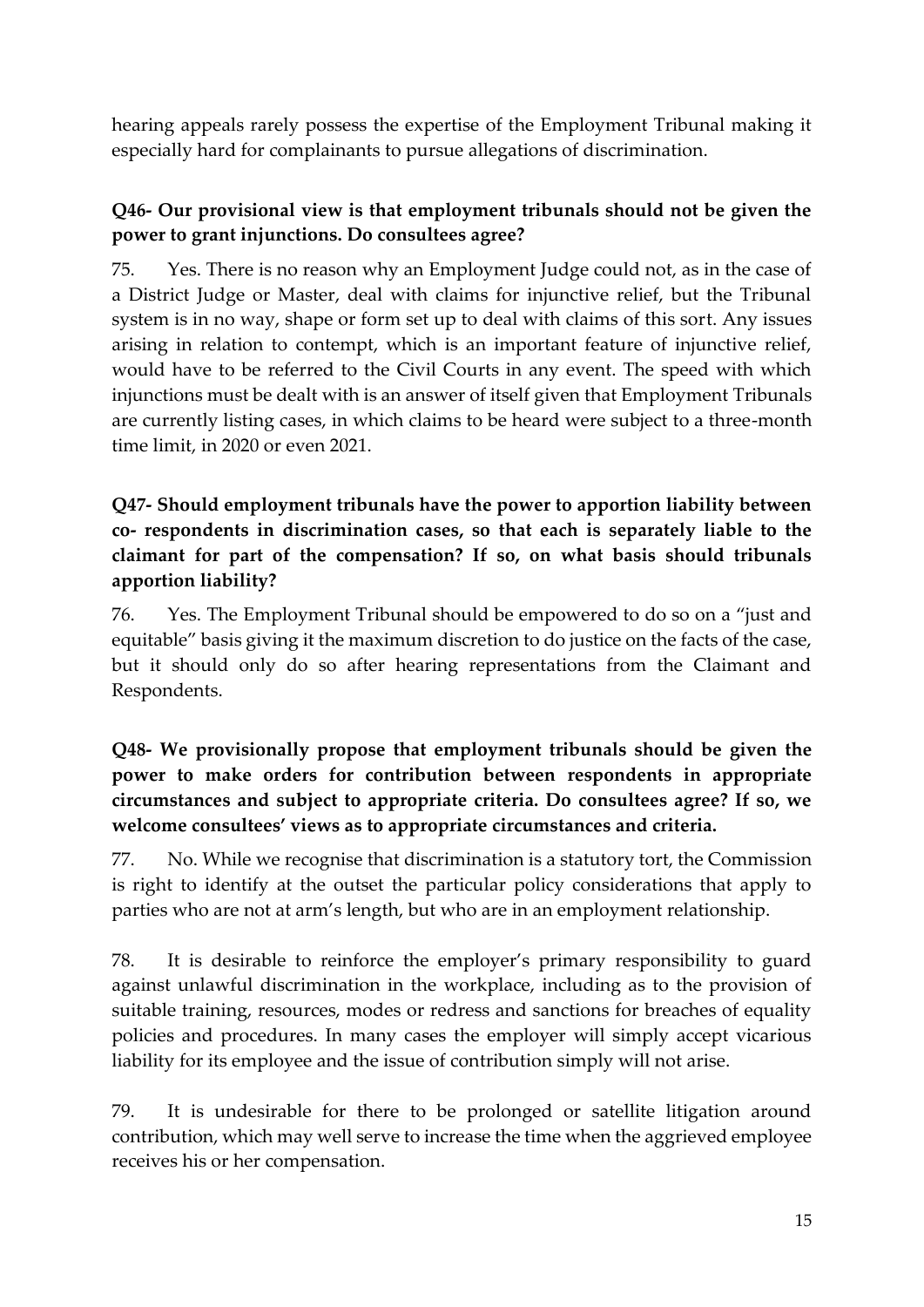80. The Tribunal is not designed or adequately resourced to resolve complaints between Respondents.

81. Any potential injustice this may cause would be mitigated by giving the Tribunal the power to apportion liability separately on a "just and equitable" basis.

**Q49- If respondents are given the right to claim contribution from one another in employment tribunals, do consultees consider that this right should precisely mirror the position as regards common law claims brought in the civil courts, or be modified to suit the employment context? If the latter, we would be grateful to hear consultees' views on appropriate modifications.** 

82. Please see above answer. If such a right were to be given, contrary to our response, then it should be modified to suit the employment context and should certainly consider the extent to which the employer has fulfilled its obligations as to the provision of suitable training, resources, modes or redress and sanctions for breaches of equality policies and procedures.

**Q50- Should employments tribunals be given the jurisdiction to enforce their own orders for the payment of money? If so, what powers should be available to employment tribunals and what would be the advantages of giving those powers to tribunals instead of leaving enforcement to the civil courts?** 

83. No.

**Q51- Should the EAT be given appellate jurisdiction over the CAC's decisions in respect of trade union recognition and derecognition disputes? If such an appellate jurisdiction were created, do consultees agree that it should be limited to appeals on questions of law?** 

84. No. The comments made by Buxton LJ in *Kwik-Fit* cited in the consultation at paragraph 7.15 are entirely apt.

**Q52- We provisionally propose that there is no need to alter or remove the EAT's current jurisdiction to hear original applications in certain limited areas. Do consultees agree?** 

85. Yes.

**Q53- We provisionally propose that an informal specialist list to deal with employment- related claims and appeals should be established within the Queen's**